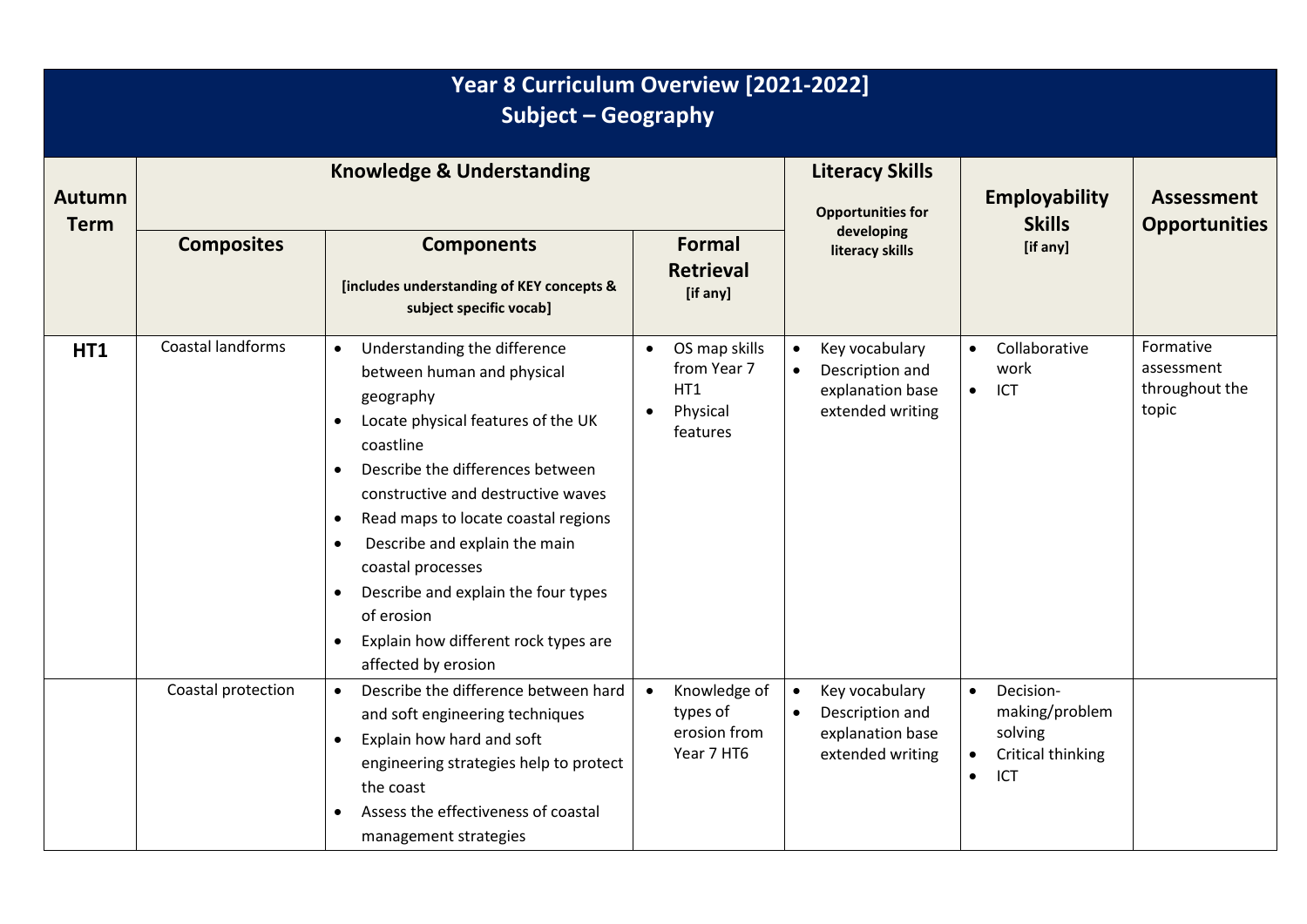| HT <sub>2</sub> | Physical geography of<br>China | Map skills to describe the location of<br>$\bullet$<br>China<br>Describe the physical features of<br>$\bullet$<br>China- rivers, biomes, wildlife<br>Compare physical features of the UK<br>$\bullet$<br>with the physical features of China<br>Definition of a biome and the<br>$\bullet$<br>location of global biomes                                                                                                                                                                                                                                                                                                                                                                                                      | • Application of<br>knowledge of<br>map skills from<br>HT1<br>Ecosystems<br>$\bullet$<br>from Year 7 HT4 | Use of key<br>$\bullet$<br>terminology<br>Comparative<br>$\bullet$<br>writing<br>Description and<br>explanation base<br>extended writing | Analysing/<br>$\bullet$<br>Interpretation<br>skills<br>ICT<br>$\bullet$                                               | Formative<br>assessment<br>throughout the<br>topic |
|-----------------|--------------------------------|------------------------------------------------------------------------------------------------------------------------------------------------------------------------------------------------------------------------------------------------------------------------------------------------------------------------------------------------------------------------------------------------------------------------------------------------------------------------------------------------------------------------------------------------------------------------------------------------------------------------------------------------------------------------------------------------------------------------------|----------------------------------------------------------------------------------------------------------|------------------------------------------------------------------------------------------------------------------------------------------|-----------------------------------------------------------------------------------------------------------------------|----------------------------------------------------|
|                 | Human geography of<br>China    | Locate the major cities of China<br>$\bullet$<br><b>Comparing Manchester with Chinese</b><br>$\bullet$<br>cities<br>Describe the distribution of China's<br>$\bullet$<br>population and the UK<br>Explain the reasons for rural to urban<br>$\bullet$<br>migration in China and the UK<br>Explain how Chinas economy has<br>$\bullet$<br>changed over time and compare this<br>with the UK<br>Describe the working conditions in<br>$\bullet$<br>Chinese factories<br>Explain how the working conditions<br>$\bullet$<br>in the UK have changed overtime<br>Explain the reason for the<br>$\bullet$<br>construction of the Three Gorges<br>Dam<br>Assess whether the Three Gorges<br>$\bullet$<br>Dam should have been built | Knowledge of<br>$\bullet$<br>the physical<br>Geography of<br>China                                       | <b>Evaluative writing</b><br>$\bullet$<br>Description and<br>$\bullet$<br>explanation base<br>extended writing                           | Critical thinking<br>$\bullet$<br>Decision making<br>$\bullet$<br>Communication<br>$\bullet$<br>Debating<br>$\bullet$ | Summative<br>assessment-<br>Linear exam            |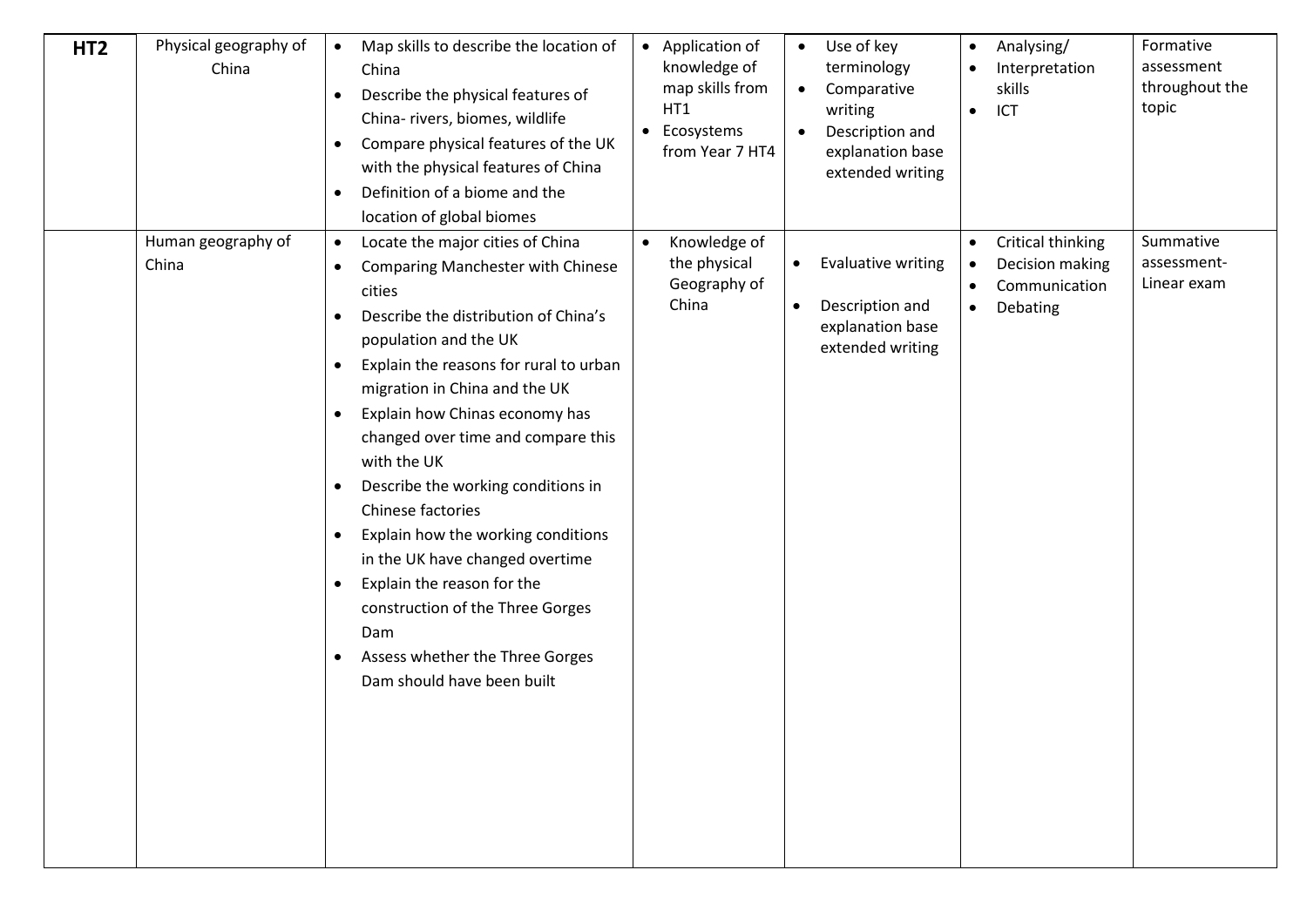| Year 8 Curriculum Overview [2021-2022]<br><b>Subject - Geography</b> |                                      |                                                                                                                                                                                                                                                                    |                                                               |                                                                      |                                        |                                                    |  |
|----------------------------------------------------------------------|--------------------------------------|--------------------------------------------------------------------------------------------------------------------------------------------------------------------------------------------------------------------------------------------------------------------|---------------------------------------------------------------|----------------------------------------------------------------------|----------------------------------------|----------------------------------------------------|--|
| <b>Spring</b><br><b>Term</b>                                         | <b>Knowledge &amp; Understanding</b> |                                                                                                                                                                                                                                                                    |                                                               | <b>Literacy Skills</b><br><b>Opportunities for</b>                   | <b>Employability</b><br><b>Skills</b>  | <b>Assessment</b><br><b>Opportunities</b>          |  |
|                                                                      | <b>Composites</b>                    | <b>Components</b><br>[includes understanding of KEY concepts &<br>subject specific vocab]                                                                                                                                                                          | <b>Formal</b><br><b>Retrieval</b><br>[if any]                 | <b>Developing</b><br><b>Literacy skills</b>                          | [if any]                               |                                                    |  |
| HT <sub>3</sub>                                                      | Weather and Climate                  | Distinguish the difference between<br>$\bullet$<br>weather and climate<br>Explain the factors which affect<br>$\bullet$<br>climate                                                                                                                                 | Knowledge of<br>weather and climate<br>from Year 7 HT 2       | $\bullet$                                                            |                                        |                                                    |  |
|                                                                      | Causes of Extreme<br>Weather         | Define extreme weather<br>$\bullet$<br>Identify a range of extreme weather<br>$\bullet$<br>events<br>Explain the causes of extreme<br>weather events                                                                                                               | Knowledge of<br>weather and climate<br>from Year 7 HT 2       | Description and<br>explanation base<br>extended writing              |                                        | Formative<br>assessment<br>throughout the<br>topic |  |
|                                                                      | <b>Effects of Extreme</b><br>Weather | Differentiate and categorise social,<br>$\bullet$<br>economic and environmental<br>effects of extreme weather<br>Differentiate and categorise<br>٠<br>primary and secondary effects of<br>extreme weather<br>Case study examples of extreme<br>٠<br>weather events | Knowledge of social,<br>environmental and<br>economic effects | Evaluative writing<br>$\bullet$                                      | Communication<br>skills                |                                                    |  |
|                                                                      | Responses to Extreme<br>Weather      | Differentiate and categorise long<br>$\bullet$<br>term and short-term responses to<br>extreme weather events<br>Explain how the response to<br>$\bullet$<br>extreme weather differs globally<br>Case study examples of extreme<br>$\bullet$<br>weather events      | Knowledge of the<br>effects of extreme<br>weather             | Description and<br>$\bullet$<br>explanation base<br>extended writing | Decision<br>making<br>ICT<br>$\bullet$ | Formative<br>assessment<br>throughout the<br>topic |  |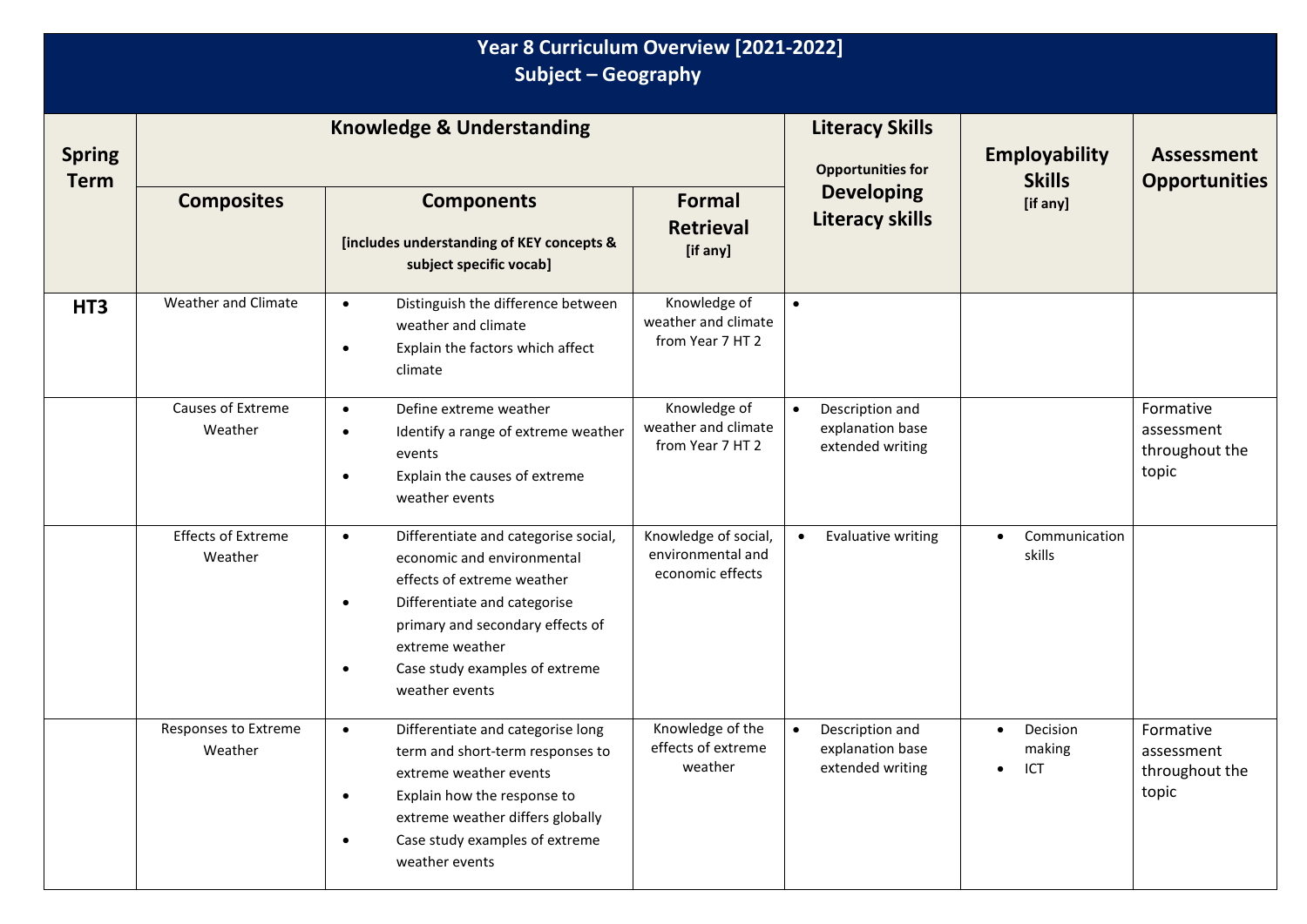|     | Impact of Climate Change<br>on Extreme Weather | Explain how the climate is changing<br>$\bullet$<br>Explain how the changes in climate<br>$\bullet$<br>will affect extreme weather<br>Analyse graphs to show the impact<br>$\bullet$<br>climate change on extreme weather<br>events<br>Case study examples of extreme<br>$\bullet$<br>weather events                                            | Knowledge of<br>weather and climate<br>from Year 7 HT2                                       | <b>Explanation and</b><br>$\bullet$<br>evaluative<br>extended writing | Data/map<br>analysis<br>Numeracy<br>Analytical skills |                                                    |
|-----|------------------------------------------------|-------------------------------------------------------------------------------------------------------------------------------------------------------------------------------------------------------------------------------------------------------------------------------------------------------------------------------------------------|----------------------------------------------------------------------------------------------|-----------------------------------------------------------------------|-------------------------------------------------------|----------------------------------------------------|
| HT4 | Location of Africa                             | Use of atlas to locate Africa<br>$\bullet$<br>Describe the location of Africa<br>$\bullet$                                                                                                                                                                                                                                                      | Map and atlas skills<br>from Year 7 HT1                                                      | Descriptive writing<br>$\bullet$                                      |                                                       | Formative<br>assessment<br>throughout the<br>topic |
|     | Physical Geography of<br>Africa                | Locate physical features of Africa<br>$\bullet$<br>Describe the location of physical<br>$\bullet$<br>features of Africa<br>Explain the reasons for the diverse<br>$\bullet$<br>physical landscapes of Africa<br>Explain the threats to physical<br>$\bullet$<br>landscapes in Africa                                                            | Knowledge of<br>ecosystems from<br>Year 7 HT4 and<br>weather and climate<br>from Year 7 HT 3 | Description and<br>$\bullet$<br>explanation base<br>extended writing  | Collaborative<br>work                                 |                                                    |
|     | Human Geography of<br>Africa                   | Describe how life in different<br>$\bullet$<br>African countries differs<br>Explain how countries in Africa are<br>$\bullet$<br>developing<br>Explain some of the challenges<br>$\bullet$<br>faced by the population of Africa<br>Explain the opportunities for<br>$\bullet$<br>development in Africa<br>Compare African countries<br>$\bullet$ | Knowledge of the<br>physical geography<br>of Africa                                          | Comparative<br>$\bullet$<br>writing                                   | ICT<br>Numeracy                                       |                                                    |